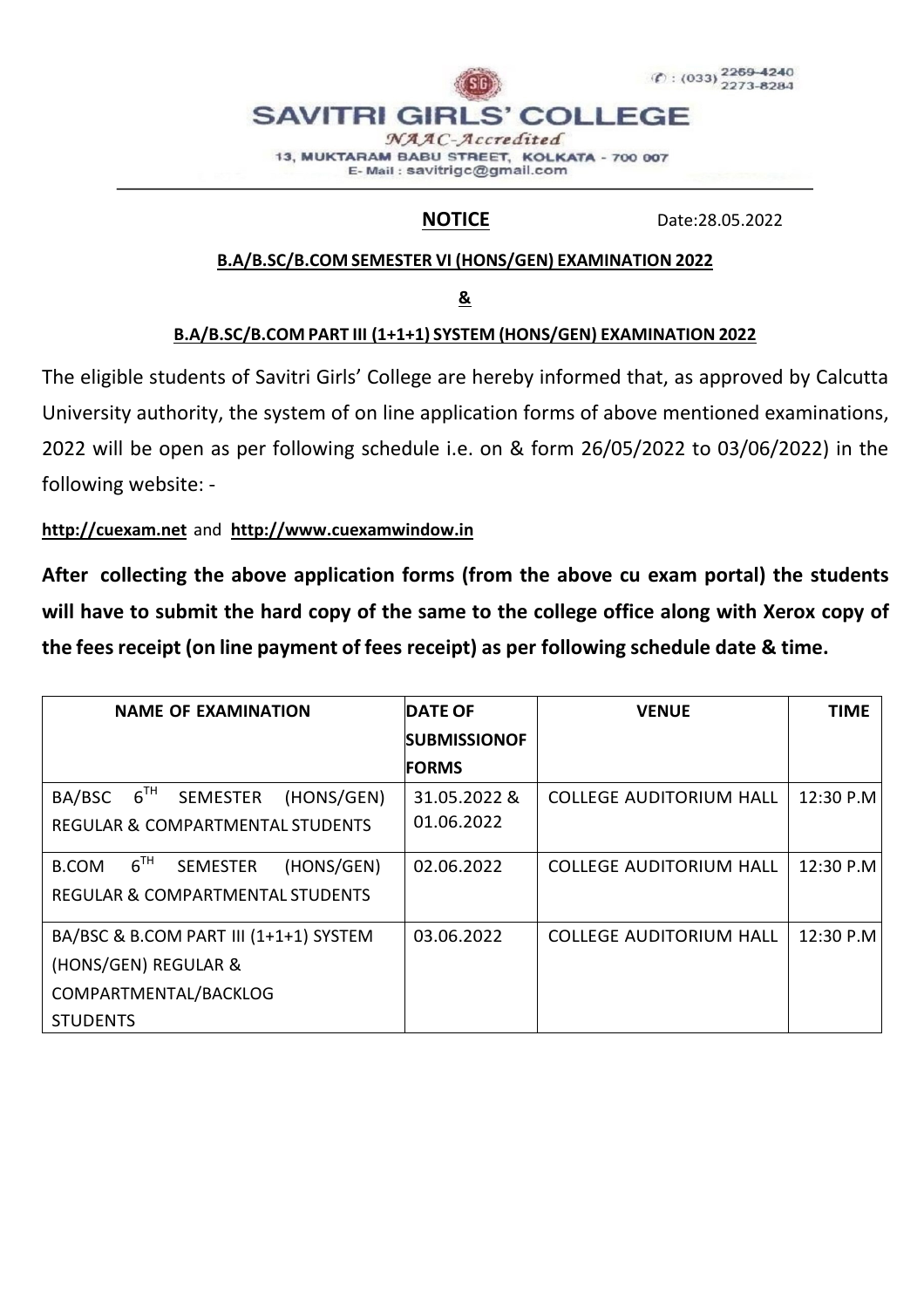#### \*\*\*\***DOWNLOADING OF ALL ADMIT CARDS 21/06/2022 AT 3 P.M (Will be available in the College Website)**

#### **READ THE ADDITIONAL INFORMATION CAREFULLY**

**1.** The regular students (that means appearing first time) for the following **Semester VI** had to pay the following tuition & other fees.

| <b>CLASS</b>   | <b>SEMESTER</b> | <b>TOTAL TUITION &amp; OTHER FEES TO BE PAID</b> |
|----------------|-----------------|--------------------------------------------------|
| B.A (HONS)     | $6^{TH}$ SEM    | $1400/-$                                         |
| B.A/B.SC (GEN) | $6TH$ SEM       | $1125/-$                                         |
| B.COM(HONS)    | $6TH$ SEM       | $2080/-$                                         |
| B.COM(GEN)     | $6TH$ SEM       | $1335/-$                                         |

### **FOR 6TH SEMESTER STUDENTS (UNDER CBCS SYSTEM)**

The above fees will have to pay within the schedule time before the submission of Examination Forms to the college office.

All the compartmental /fail/casual students who are going to appear the above semester examination twice or more provided the payment had been made in the previous year now for this year only Rs.555/- be paid as CU exam fee & casual fee.

**2.** Moreover, the regular students (appearing first time) for **B.A/B.Sc./B.Com part III (Hons/Gen) under 1+1+1 system 2022** will have to pay the following fees positively before the submission of Examination form to the college office.

| <b>CLASS</b>                 | <b>TOTAL ADMISSION+SESSION+</b> |
|------------------------------|---------------------------------|
|                              | <b>DEVELOPMENT+OTHER FEES</b>   |
| <b>B.COM (HONS) PART III</b> | RS. 3375/-                      |
| <b>B.COM(GEN) PART III</b>   | RS. 2955/-                      |
| <b>B.A (HONS) PART III</b>   | RS. 2955/-                      |
| B.A/B.SC (GEN) PART III      | RS. 2755/-                      |

#### **FOR PART- 3 STUDENTS (UNDER 1+1+1 SYSTEM)**

And for compartmental/fail/casual students of part III (1+1+1) system will have to pay Rs.555/- only as casual fee & CU Examination fee.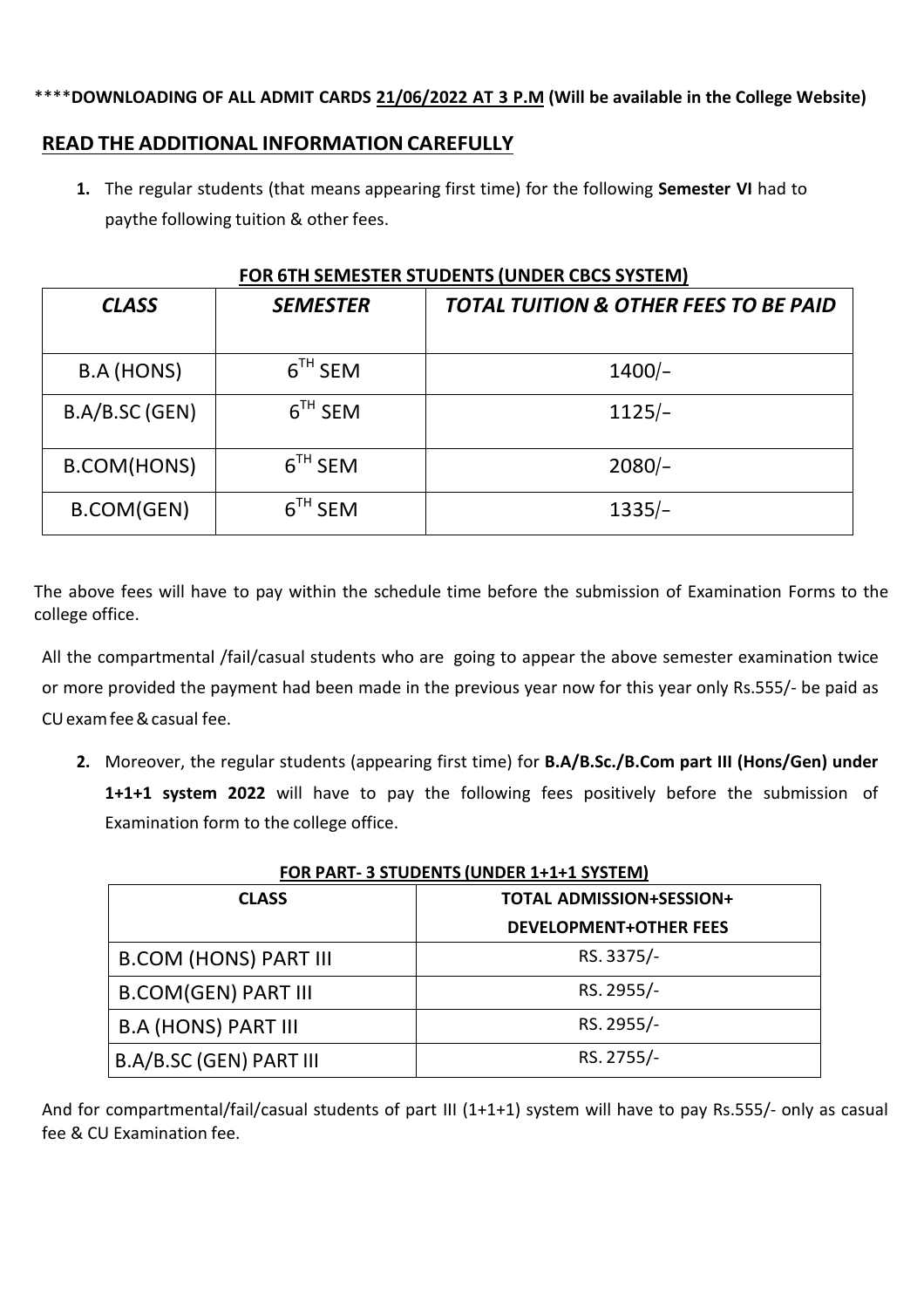**\*\*\*\* 6th Semester B.A/B.SC/B.COM (Hons/Gen) students those names, student id and roll number are given on the college website must be paid their fees as directed by the college website (savitrigirlscollege.edu.in) through the "FEES PAYMENT" option and logging in as a student. "Students id" and "Roll number" required during fees payment. All the details regarding student's id and roll number for fees payment have already given in the college website notice segment.** 

**And** 

**\*\*\*\*Those (6th Semester B.A/B.SC/B.COM (Hons/Gen) & Part-III B.A/B.SC/B.COM Hons/Gen) who have not found their name, id and roll number from that list in the college website, they have to pay their fees directly to the college office immediately taking this following details(duly filled up).** 

## **STUDENTS DETAILS(for semester-VI/part-III)**

- **3.** The detail programme for Internal Assessment of above Semester Examinations will be available in the college website shortly.
- **4.** For its Tutorial & Practical Examinations concerned students are directed to follow the Departmental instructions strictly.
- **5.** All students will have to follow the College Website **savitrigirlscollege.edu.in** regular basis for further information.